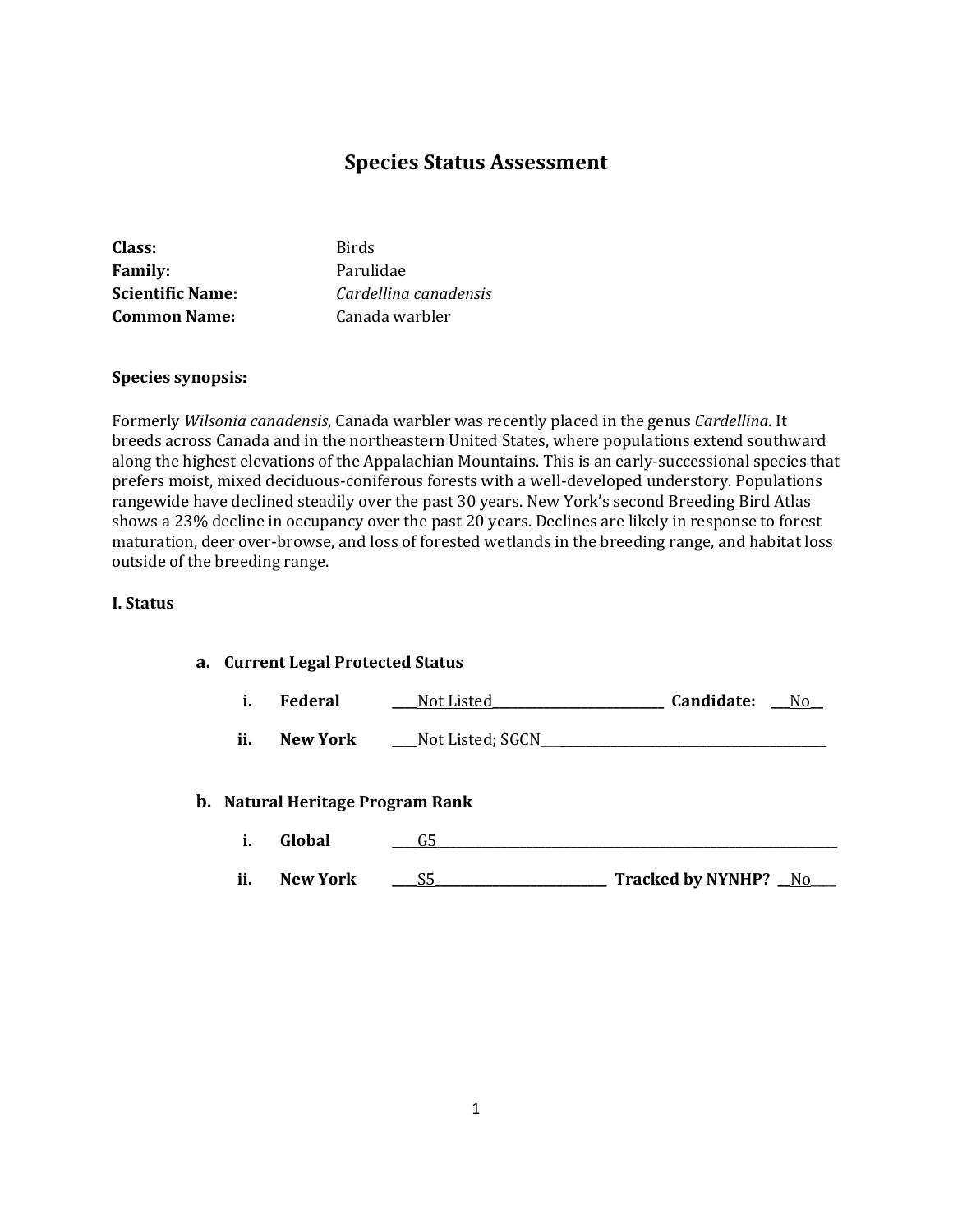### **Other Rank:**

The North American Bird Conservation Initiative designated the Canada Warbler as a Highest Priority Landbird in Bird Conservation Region 14 (North Atlantic Forest; Dettmers 2003). Partners In Flight North American Landbird Conservation Plan lists this as a species of high conservation concern in the Northern Forest region (Rich et al. 2004). The Northeast Endangered Species and Wildlife Diversity Technical Committee recognize Canada Warbler as one of the region's highest priorities for conservation and research (Therres 1999).

### **Status Discussion:**

Canada warbler is a fairly common breeder at higher elevations in the state. About 80% of its breeding range is in Canada.

### **II. Abundance and Distribution Trends**

- **a. North America**
	- **i. Abundance**
		- \_\_X\_\_ **declining \_\_\_\_\_increasing \_\_\_\_\_stable \_\_\_\_\_unknown**
	- **ii. Distribution:**

**\_\_**X\_\_ **declining \_\_\_\_\_increasing \_\_\_\_\_stable \_\_\_\_\_unknown Time frame considered: \_\_**1966-2012 BBS: declining; 2002-2012 BBS: statistically stable with declining trend.**\_\_\_\_\_\_\_\_\_\_\_\_\_\_\_\_\_**

- **b. Regional** 
	- **i. Abundance**

**\_\_**X**\_\_ declining \_\_\_\_\_increasing \_\_\_\_\_stable \_\_\_\_\_unknown**

**ii. Distribution:**

**\_**\_X**\_\_ declining \_\_\_\_\_increasing \_\_\_\_\_stable \_\_\_\_\_unknown**

**Regional Unit Considered: \_\_\_\_\_\_\_\_\_**Eastern BBS**\_\_\_\_\_\_\_\_\_\_\_\_\_\_\_\_\_\_\_\_\_\_\_\_\_\_\_\_\_\_\_\_\_\_\_ Time frame considered: \_**1966-2012 BBS: declining; 2002-2012 BBS: statistically stable with declining trend.**\_\_\_\_\_\_\_\_\_\_\_\_\_\_\_\_\_\_\_\_\_\_\_\_\_\_\_\_\_\_\_\_\_\_\_\_**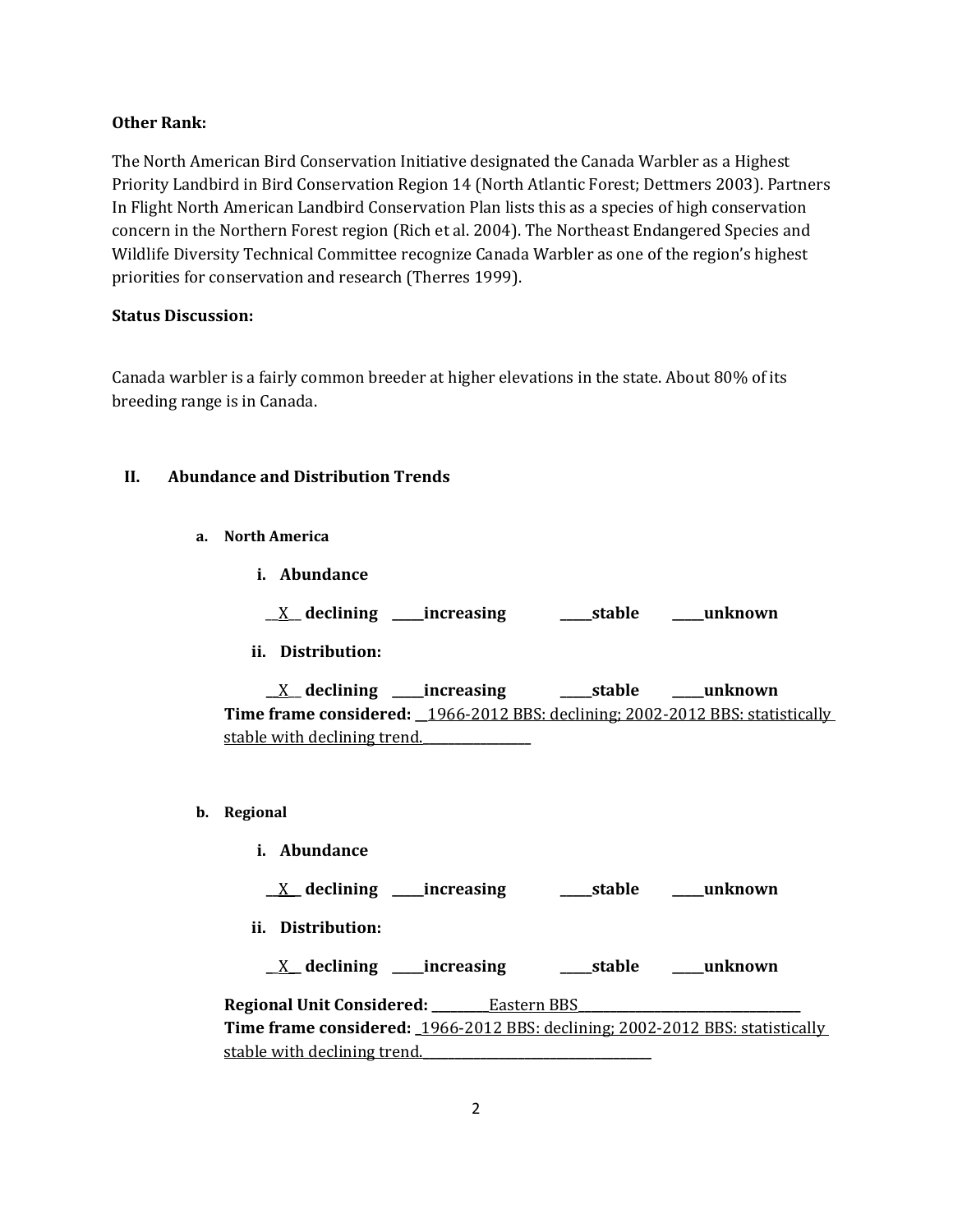**c. Adjacent States and Provinces**

| <b>CONNECTICUT</b>                                               |                                                                          |                                                                                 |
|------------------------------------------------------------------|--------------------------------------------------------------------------|---------------------------------------------------------------------------------|
| i. Abundance<br>ii. Distribution:                                |                                                                          |                                                                                 |
|                                                                  | $\underline{X}$ declining ____increasing ___________stable ______unknown |                                                                                 |
| stable with a declining trend.                                   |                                                                          | Time frame considered: __1966-2012 BBS: declining; 2002-2012 BBS: statistically |
|                                                                  |                                                                          |                                                                                 |
| MASSACHUSETTS Not Present __________ No data ______              |                                                                          |                                                                                 |
| i. Abundance                                                     |                                                                          |                                                                                 |
| ii. Distribution:                                                |                                                                          |                                                                                 |
|                                                                  |                                                                          |                                                                                 |
|                                                                  |                                                                          | Time frame considered: _1966-2012 BBS: declining; 2002-2012 BBS: statistically  |
|                                                                  |                                                                          |                                                                                 |
| <b>NEW JERSEY</b>                                                | Not Present _______                                                      | No data _______                                                                 |
| i. Abundance                                                     |                                                                          |                                                                                 |
| $\underline{X}$ declining ____increasing                         |                                                                          | ____stable _____unknown                                                         |
| ii. Distribution:                                                |                                                                          |                                                                                 |
|                                                                  | $\underline{X}$ declining ____increasing __________stable ______unknown  |                                                                                 |
| Time frame considered: ____ "last several decades" (No BBS data) |                                                                          |                                                                                 |
| Listing Status: Special Concern (breeding only) SGCN? Yes        |                                                                          |                                                                                 |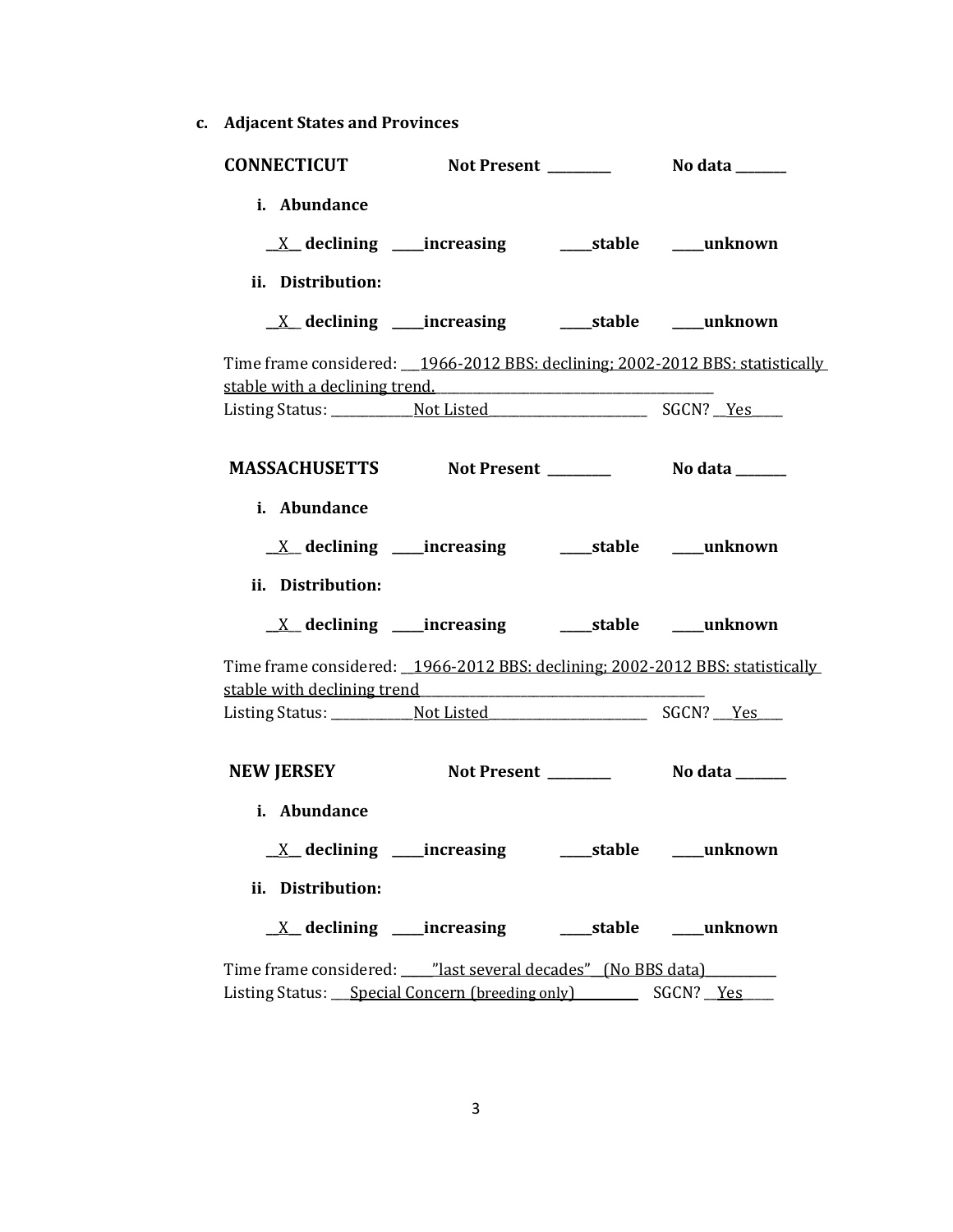| <b>ONTARIO</b>    |                                                                                                                                                                                                                                             |            |            |
|-------------------|---------------------------------------------------------------------------------------------------------------------------------------------------------------------------------------------------------------------------------------------|------------|------------|
| i. Abundance      |                                                                                                                                                                                                                                             |            |            |
|                   | $\underline{X}$ declining ____increasing _______stable _____unknown                                                                                                                                                                         |            |            |
| ii. Distribution: |                                                                                                                                                                                                                                             |            |            |
|                   |                                                                                                                                                                                                                                             |            |            |
|                   | Time frame considered: _1966-2012 BBS: declining: 2002-2012 BBS: statistically<br>stable with declining trend<br>expansion of the stable with declining trend<br>Listing Status: _____ Special Concern; Federally Threatened ______________ |            |            |
|                   | PENNSYLVANIA Not Present No data ______                                                                                                                                                                                                     |            |            |
| i. Abundance      |                                                                                                                                                                                                                                             |            |            |
|                   | $\frac{1}{\sqrt{2}}$ declining $\frac{1}{\sqrt{2}}$ increasing $\frac{1}{\sqrt{2}}$ stable $\frac{1}{\sqrt{2}}$ unknown                                                                                                                     |            |            |
| ii. Distribution: |                                                                                                                                                                                                                                             |            |            |
|                   | ___ declining <u>X</u> _increasing _____stable ____unknown                                                                                                                                                                                  |            |            |
|                   | Time frame considered: _1984-89 to 2004-08; BBS 2002-2012                                                                                                                                                                                   |            |            |
|                   |                                                                                                                                                                                                                                             |            |            |
| <b>QUEBEC</b>     |                                                                                                                                                                                                                                             |            |            |
| i. Abundance      |                                                                                                                                                                                                                                             |            |            |
|                   |                                                                                                                                                                                                                                             |            |            |
| ii. Distribution: |                                                                                                                                                                                                                                             |            |            |
|                   | $X$ declining _____increasing                                                                                                                                                                                                               | ____stable | ___unknown |
|                   | Time frame considered: BBA: 1997-2007; 1966-2012 BBS: declining; 2002-2012                                                                                                                                                                  |            |            |
|                   | BBS: statistically stable with declining trend.                                                                                                                                                                                             |            |            |
|                   | Listing Status: Federally Threatened                                                                                                                                                                                                        |            |            |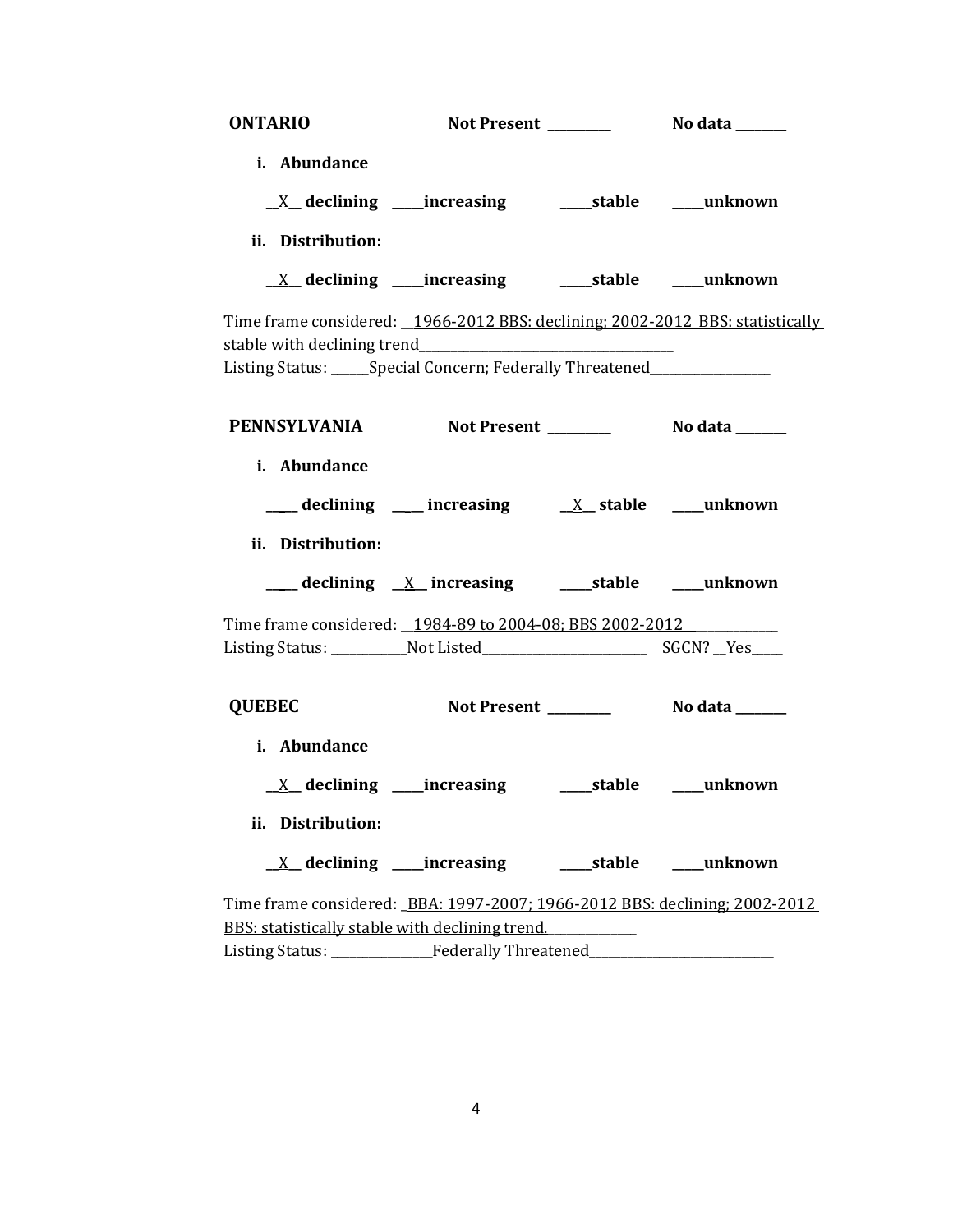| <b>VERMONT</b>                                                                                                       |                                                                            |                                     |  |
|----------------------------------------------------------------------------------------------------------------------|----------------------------------------------------------------------------|-------------------------------------|--|
| i. Abundance                                                                                                         |                                                                            |                                     |  |
|                                                                                                                      | $\underline{X}$ declining ____increasing ____________stable _______unknown |                                     |  |
| ii. Distribution:                                                                                                    |                                                                            |                                     |  |
|                                                                                                                      | $\underline{X}$ declining ____increasing _________stable ______unknown     |                                     |  |
| Time frame considered: 1976-81 to 2003-07; BBS 1966-2012 and 2002-2012<br>statistically significant decreasing trend |                                                                            |                                     |  |
|                                                                                                                      |                                                                            |                                     |  |
| d. New York                                                                                                          |                                                                            | No data $\_\_\_\_\_\_\_\_\_\_\_\_\$ |  |
| i. Abundance                                                                                                         |                                                                            |                                     |  |
|                                                                                                                      |                                                                            |                                     |  |
| ii. Distribution:                                                                                                    |                                                                            |                                     |  |
|                                                                                                                      |                                                                            |                                     |  |
| Time frame considered: BBA: 1980-85 to 2000-05; BBS: 2002-2012                                                       |                                                                            |                                     |  |

# **Monitoring in New York.**

The Wildlife Conservation Society has conducted surveys for boreal breeding birds at as many as 80 sites across the Adirondack Park since 2003.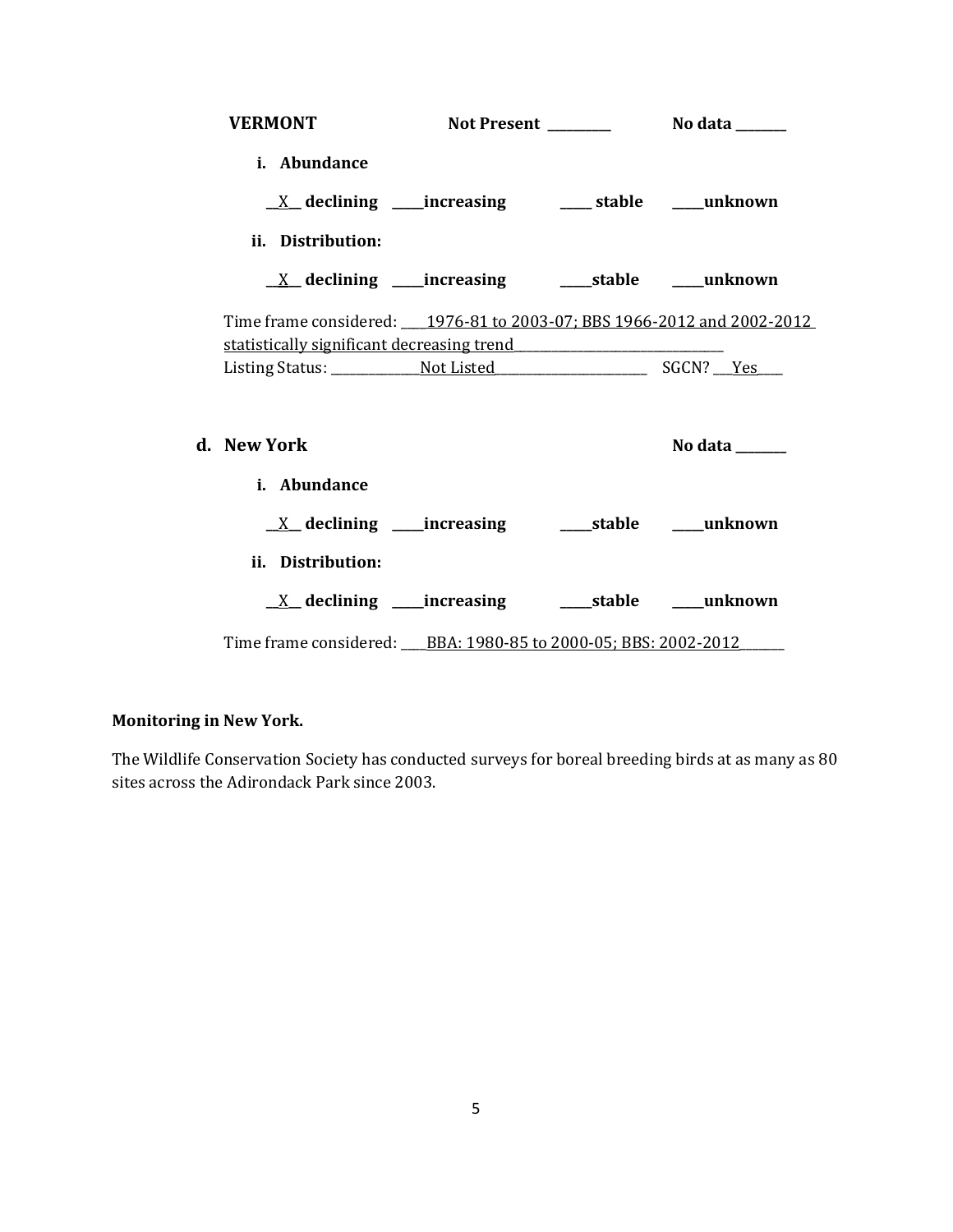## **Trends Discussion:**

Breeding Bird Survey (BBS) data for Canada suggest that the species has declined by -2.2%/year between 1966 and 2012. Between 2000 and 2012, BBS shows statistically significant declines in Canada -1.26%/year. These declines are most evident in the eastern portions of the breeding range, where the majority of the population occurs (COSEWIC 2008). In the Eastern U.S. region, the longterm BBS trend (1966-2012) shows a -2.3% decline per year and the short-term (2000-2012) shows a -1.4% per year (Sauer et al. 2014).

The second Breeding Bird Atlas in New York shows a decline in occupancy of 23% between 1980- 85 and 2000-05. BBS data show a significant short-term decline of -3.2% per year for the period 2000-2010.



**Figure 1**. Range of the Canada warbler in North America (Birds of North America Online 2013).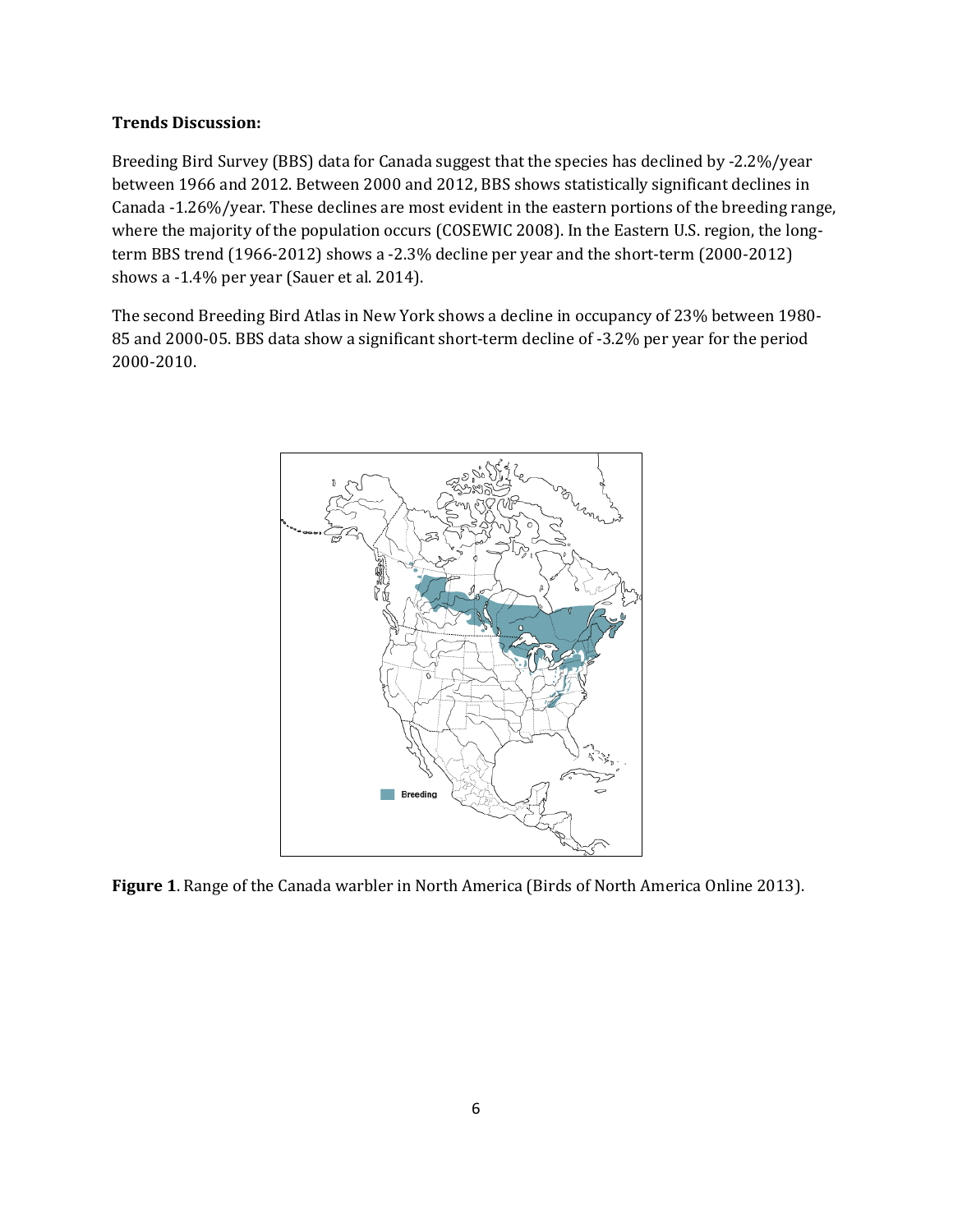

**Figure 2**. Canada warbler occurrence in New York State during the second Breeding Bird Atlas (McGowan and Corwin 2008).



**Figure 3**. Change in Canada warbler occurrence in New York State between the first Breeding Bird Atlas and the second Breeding Bird Atlas (McGowan and Corwin 2008).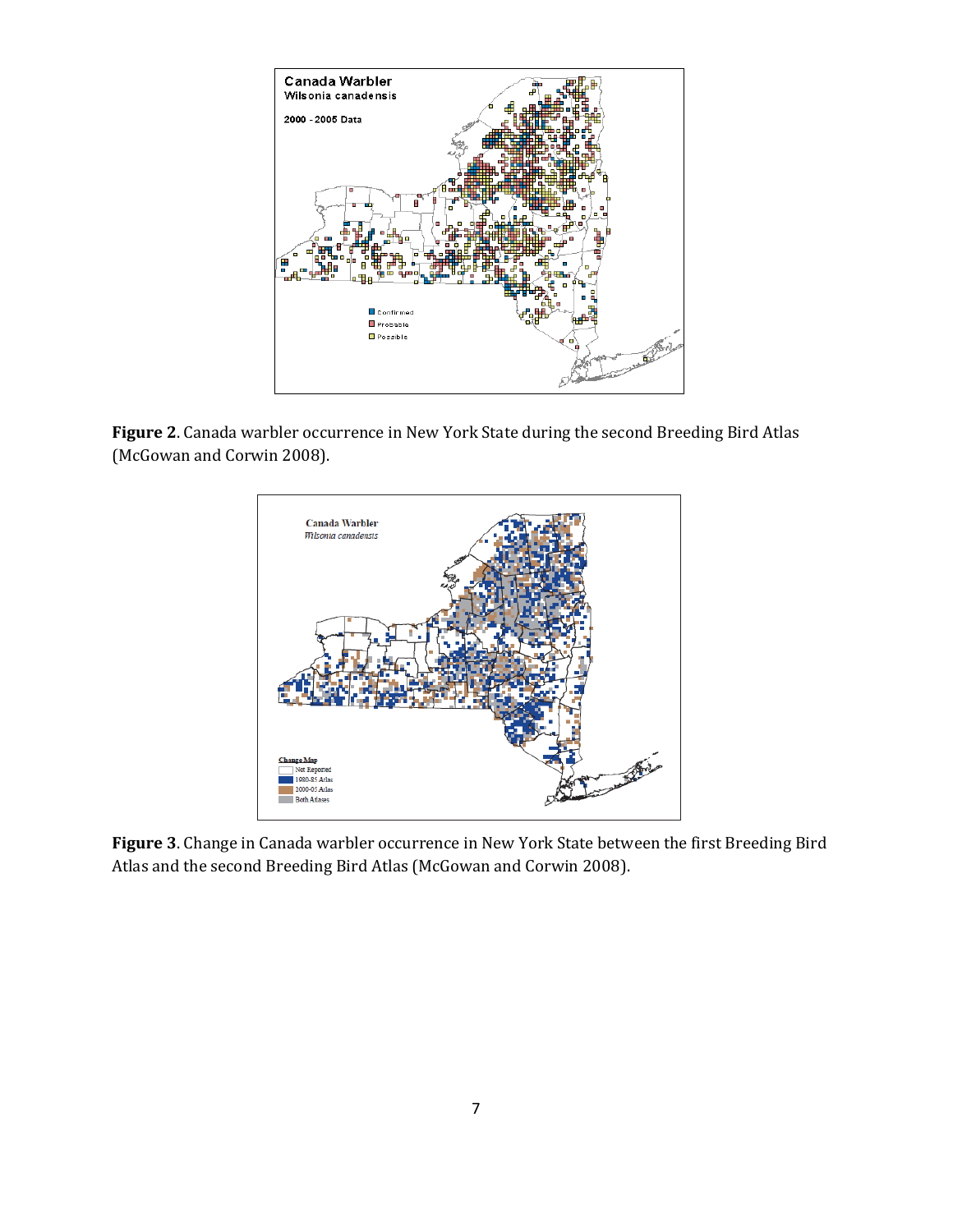

**Figure 4**. Conservation status of the Canada warbler in North America (NatureServe 2012).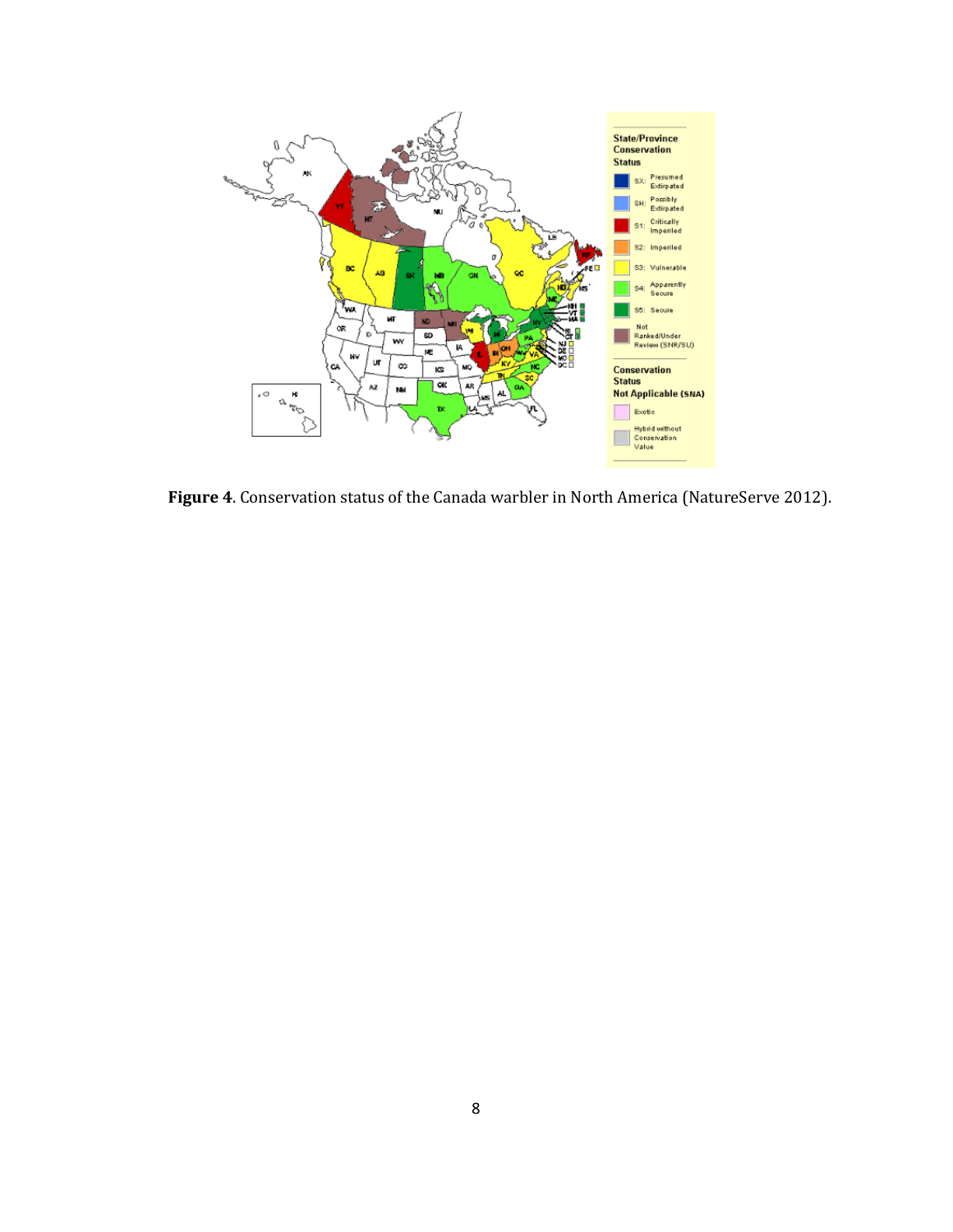### **III. New York Rarity, if known:**

| <b>Historic</b> | # of Animals | # of Locations  | % of State |
|-----------------|--------------|-----------------|------------|
| prior to 1970   |              |                 |            |
| prior to 1980   |              |                 |            |
| prior to 1990   |              | $-1,684$ blocks |            |

#### **Details of historic occurrence:**

New York's first breeding bird atlas (1980-85) recorded Canada warbler in 32% of survey blocks statewide (Andrle and Carroll 1988).

| Current | # of Animals | # of Locations | % of State |
|---------|--------------|----------------|------------|
|         |              | 1,299 blocks   | 24%        |

## **Details of current occurrence:**

New York's second breeding bird atlas (2000-05) recorded Canada warbler in 24% of survey blocks statewide, a decline of 23% since the first atlas survey (McGowan and Corwin 2008). Most occupied blocks are in the Adirondack Mountains, Tug Hill, and the Appalachian Plateau.

### **New York's Contribution to Species North American Range:**

### **Classification of New York Range**

**\_\_\_\_\_ Core**

**\_\_**X**\_\_\_ Peripheral**

**\_\_\_\_\_ Disjunct**

**\_\_\_\_\_\_\_\_\_\_\_**

**Distance to core population:**

**Distribution** (percent of NY where species occurs) **Abundance** (within NY distribution)

- 
- $0.5\%$  abundant
- \_\_\_\_ 6-10% \_\_\_ common
- 
- \_\_\_\_ 11-25% \_\_\_ fairly common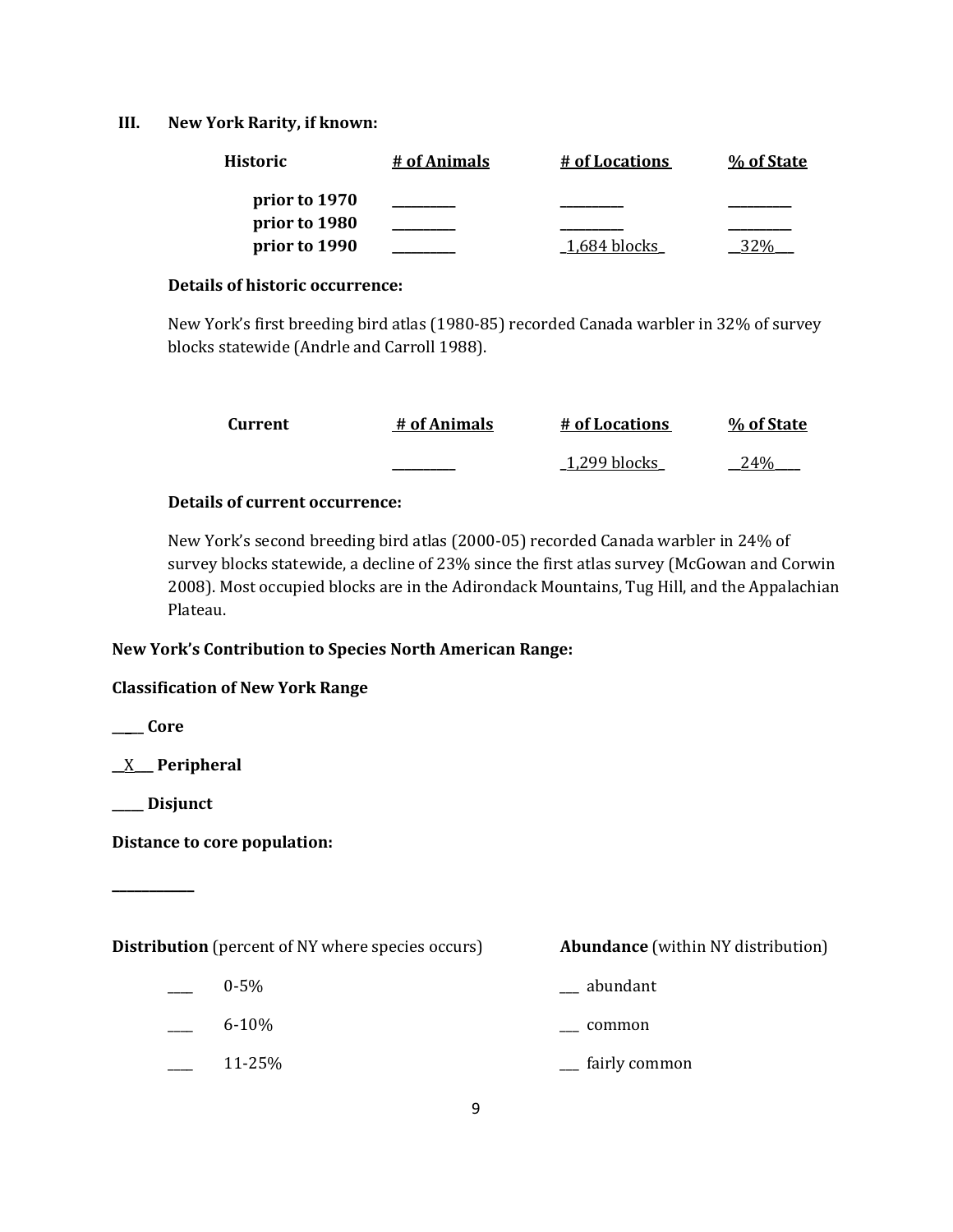| $\underline{X}$ | 26-50%  | X uncommon |  |
|-----------------|---------|------------|--|
|                 | $>50\%$ | rare       |  |

# **NY's Contribution to North American range**

- \_\_\_\_ 0-5%
- $X$  6-10%
- $\frac{11-25}{%}$
- $-26-50%$
- $-$  >50%

# **IV. Primary Habitat or Community Type:**

- 1. Mixed Northern Hardwoods
- 2. Hardwood Swamp
- 3. Conifer Forest Swamp
- 4. Mixed Hardwood Swamp
- 5. Northern White Cedar Swamp
- 6. Floodplain Forests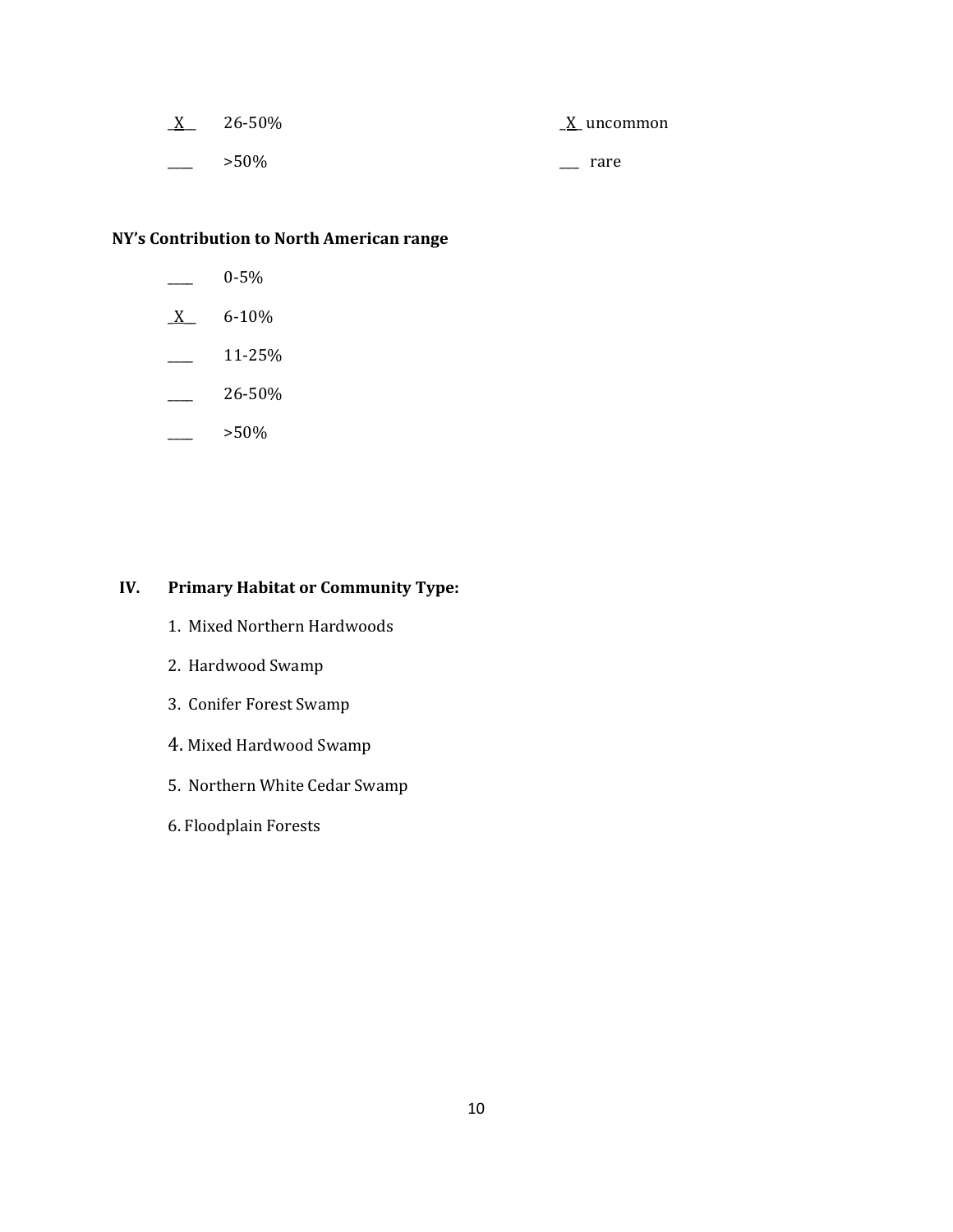## **Habitat or Community Type Trend in New York:**

| _Declining                 | $X$ Stable | <b>Increasing</b> |                           | Unknown   |
|----------------------------|------------|-------------------|---------------------------|-----------|
|                            |            |                   |                           |           |
| <b>Habitat Specialist?</b> |            | <b>Yes</b>        | X No                      |           |
| <b>Indicator Species?</b>  |            | <b>Yes</b>        | $\frac{\lambda}{\lambda}$ | <b>No</b> |
| <b>Habitat Discussion:</b> |            |                   |                           |           |

The Canada warbler inhabits a variety of deciduous and coniferous forests with a well-developed understory. At the southern edge of the range, where New York lies, Canada warblers are more common in higher elevations, especially in tangled thickets and streamside vegetation. They can, however, also be found at lower elevations in wooded swamps and bogs. New findings suggest that Canada warbler densities are naturally highest in swamps and riparian forests with a welldeveloped shrub layer (Lambert and Faccio 2005). Canada warblers require large forested tracts for breeding in settled landscapes, but it appears not to be area-sensitive in forest-dominated regions (Lambert and Faccio 2005).

# **V. New York Species Demographics and Life History**

### \_\_X\_\_ **Breeder in New York**

- \_\_X\_\_ **Summer Resident**
- **\_\_\_\_\_ Winter Resident**
- **\_\_\_\_\_ Anadromous**

**\_\_\_\_\_ Non-breeder in New York**

- **\_\_\_\_\_ Summer Resident**
- **\_\_\_\_\_ Winter Resident**
- **\_\_\_\_\_ Catadromous**
- **\_\_\_\_\_ Migratory only**
- **\_\_\_\_\_Unknown**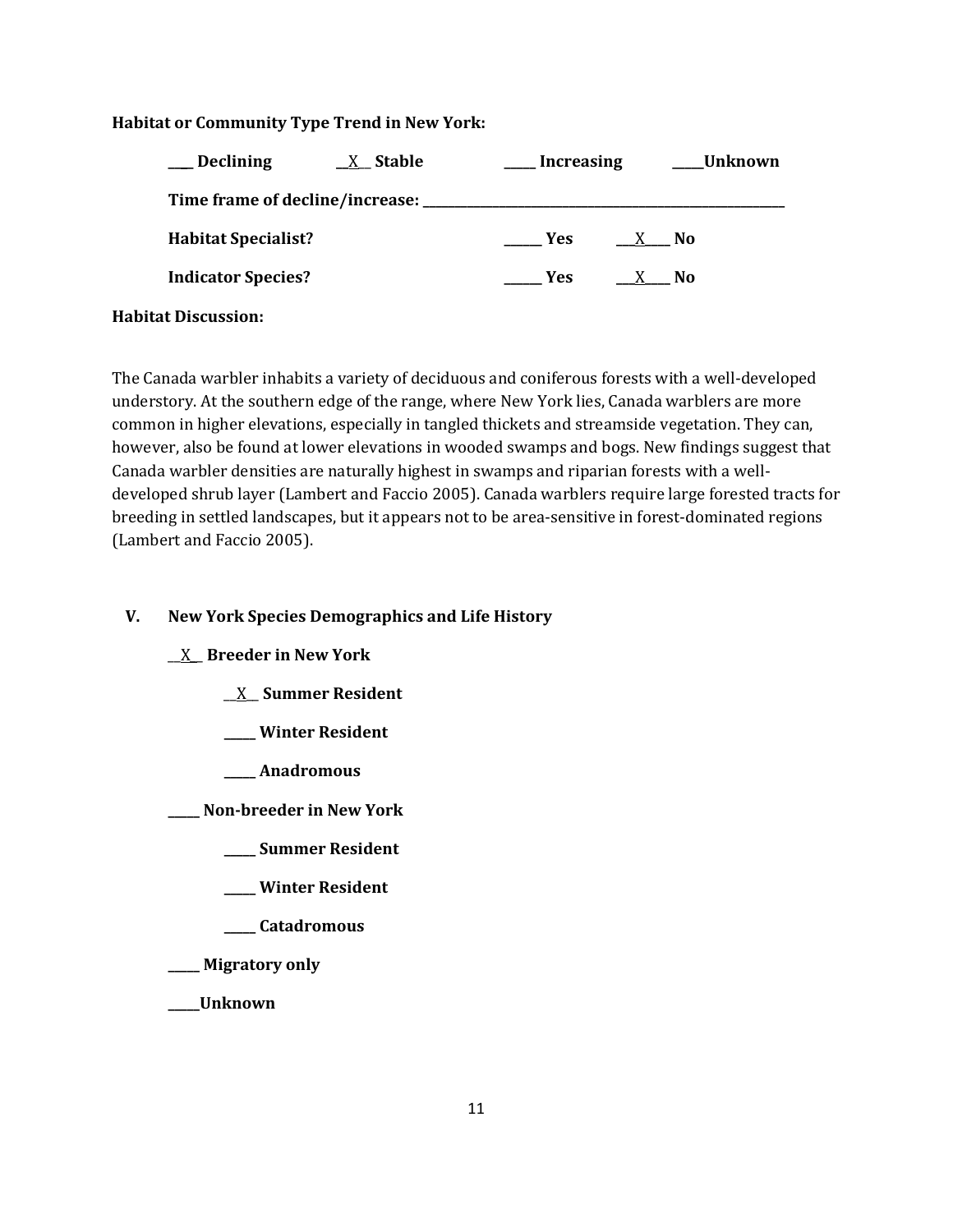#### **Species Demographics and Life History Discussion:**

Canada warblers breed in the first spring after hatching. Evidence strongly suggests that only one brood is produced each year. Nest site (and often mate) fidelity is high, and individuals have been known to persist in local breeding populations for up to six years. In New Hampshire, reproductive success is generally high among years, with relatively low nest loss to depredation. The maximum reported life span is 7 years, 11 months (Klimkiewicz et al. 1983). The frequency and distance of dispersals from breeding sites is unknown (Reitsma et al. 2011).

# **VI. Threats:**

Processes that increase forest understory vegetation (tree blow downs, fire, logging, grazing) usually increase abundance, while processes that decrease forest understory (deer browse, forest maturation) decrease abundance (Reitsma et al. 2011). Deer browse might explain much of the decline in New York, but Canada warbler is declining in areas where other understory species (e.g., hooded warbler, mourning warbler) are increasing, so other problems are likely playing a role (McGowan 2008).

As an area-sensitive species, Canada warbler is threatened by fragmentation from roads and urbanization. The effects of exurban development on wildlife in the Adirondack Park have been studied by the Wildlife Conservation Society. A pattern has been observed in which the introduction of houses and roads into the landscape via residential development brings in a different set of predators and competitors that previously occurred in lower numbers (e.g., blue jay, American crow, gray squirrel). The combined effect of these changes tend to favor certain kinds of species over others – omnivores over insectivores, residents over migrants, generalists over habitat specialists (especially interior forest specialists), and tree nesters over ground nesters (Glennon and Kretser In Press, Reed et al. In Press). Canada warbler is a more specialized species that must compete with, or suffer higher predation from, the more common ones for which exurban development creates habitat (Reitsma et al. 2011).

Both acid rain and mercury are threats to high-elevation forest birds. Osborne et al. (2011) showed that the effects of mercury can be exacerbated in boreal species that use high-acid habitats such as peatlands. Collisions with television towers and chimneys are reported in the literature (Reitsma et al. 2011).

In an assessment of vulnerability to predicted climate change conducted by the New York Natural Heritage Program, Canada warbler was identified as a second-priority species whose sensitivity should be assessed in the future (Schlesinger et al. 2011).

General threats to the early successional forest/shrubland bird suite in New York include reversion of shrublands to forest; loss of small dairy farms; fire suppression; more intensive agriculture that results in loss of hedgerows, shrubs, and shrub wetlands; reversion of young forest habitat to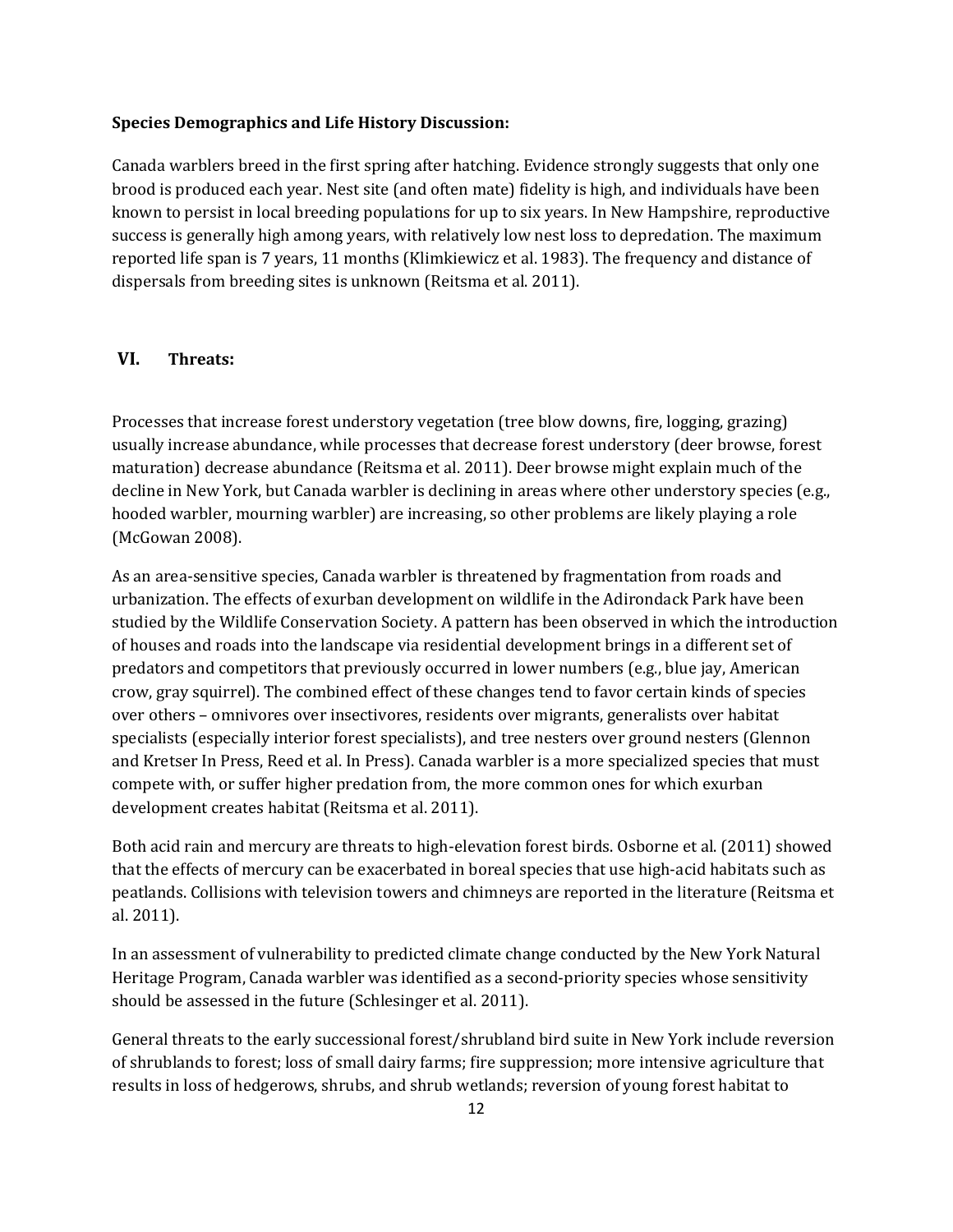mature forest; inadequate amounts of forest management that includes even aged and heavy partial removal; and the erroneous public perception that forest management is harmful to birds (NYSDEC 2005).

Neotropical migrants face additional threats on wintering grounds and during migration including loss and degradation of wintering habitat, exposure to unregulated contaminants, and collision with various structures such as powerlines, towers, and turbines. Loss of habitat on South American wintering grounds is a concern.

## **Are there regulatory mechanisms that protect the species or its habitat in New York?**

\_\_\_\_\_\_ No \_\_\_\_\_ Unknown \_\_X\_\_\_ Yes

Canada warbler is protected under the Migratory Bird Treaty Act of 1918. The Freshwater Wetlands Act provides protection for wetlands greater than 12.4 acres in size under Article 24 of the NYS Conservation Law. The Adirondack Park Agency has authority to regulate smaller wetlands.

# **Describe knowledge of management/conservation actions that are needed for recovery/conservation, or to eliminate, minimize, or compensate for the identified threats:**

A variety of habitats and management techniques are necessary to address the needs of early successional forest/shrubland birds. Lambert and Faccio (2005) provide stewardship guidelines and forest management strategies for Canada warbler. Conservation actions following IUCN taxonomy are categorized in the table below.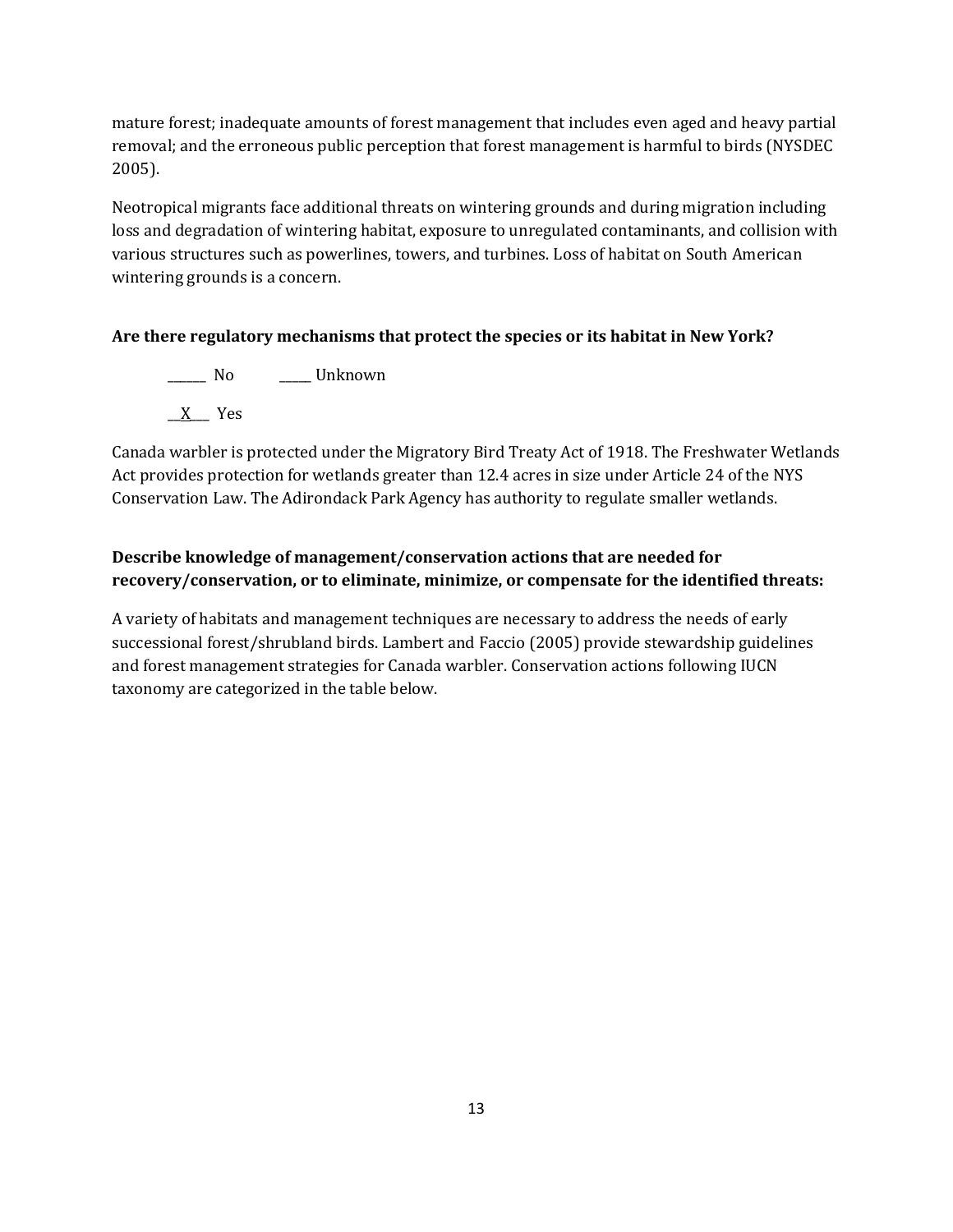| <b>Conservation Actions</b>    |                                                |  |
|--------------------------------|------------------------------------------------|--|
| <b>Action Category</b>         | <b>Action</b>                                  |  |
| Land/Water Protection          | Site/Area Protection                           |  |
| Land/Water Protection          | Resource/Habitat Protection                    |  |
| Land/Water Management          | Site/Area Management                           |  |
| Land/Water Management          | Invasive/Problematic Species Control           |  |
| Land/Water Management          | <b>Habitat and Natural Process Restoration</b> |  |
| <b>Education and Awareness</b> | Training                                       |  |
| <b>Education and Awareness</b> | Awareness & Communications                     |  |
| Law and Policy                 | Policies and Regulations                       |  |

The Comprehensive Wildlife Conservation Strategy (NYSDEC 2005) includes recommendations for the following actions for early successional forest/shrubland birds, which includes Canada warbler.

### **Curriculum development:**

\_\_\_\_ Educate public to the benefits and need for early successional habitat including even-aged management.

### **Easement acquisition:**

\_\_\_\_ Implement a Landowner Incentive Project for early successional birds that will direct \$600,000 per year at conserving and creating habitat for early successional forest/shrub birds.

### **Habitat management:**

- \_\_\_\_ Double the amount of early successional forest and shrub habitat on public and private land through sound planned management.
- Increase early successional management on public and private lands.
- Maintain, restore, and enhance fire adapted ecosystems. Increase use of prescribed fire in fire adapted ecosystems.

# **Habitat monitoring:**

- Precisely monitor trends of all species, in particular those that are not currently adequately monitored.
- \_\_\_\_ Complete an inventory and analysis for high priority focus species that identifies core habitats (highest abundance) and geographic areas (where appropriate).

### **Habitat research:**

- Determine effects of viburnum leaf beetle on early successional forest/shrub habitats and species utilizing them.
- \_\_\_\_ Research into causes for declines of Canada warbler and potential for forestry to be beneficial by opening up the canopy and promoting ground growth and thickets is needed.

# **Population monitoring:**

Encourage full completion of BBS routes.

### **Statewide management plan:**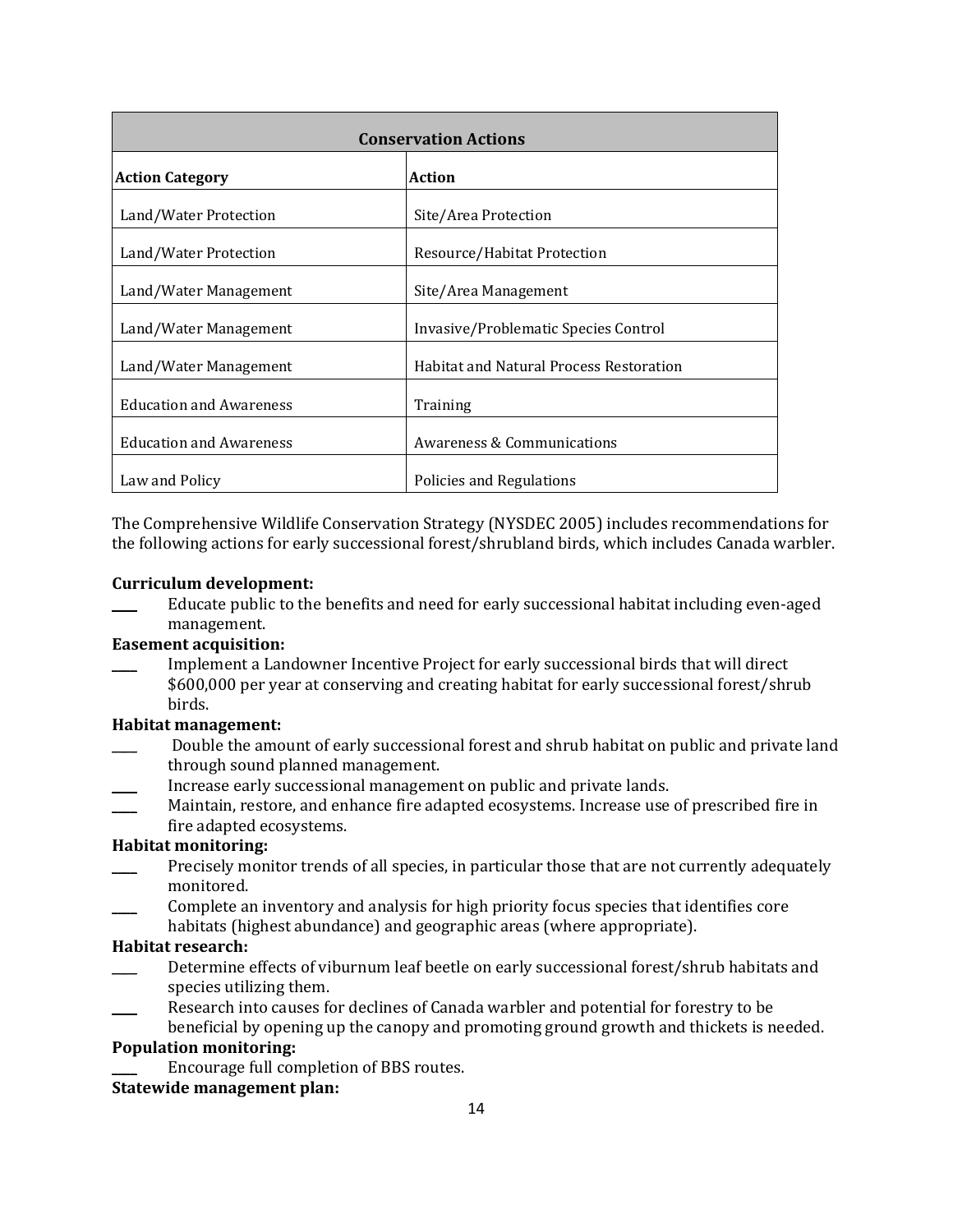- Develop a management plan that provides guidance on maintaining, enhancing and restoring early successional forest/shrub bird species.
- Identify the causes for the decline in Canada warblers and develop a management strategy to halt declines.

### **Other actions:**

- Develop better mechanisms for directing federal (NRCS and USFWS) funding programs into early successional forest/shrub habitats.
- Develop BMPs for forest management in riparian areas that recognize the critical need maintain, enhance and restore early successional forest/shrub habitat in these areas.

### **VII. References**

Andrle, R.F. and J.R. Carroll, eds. 1988. The atlas of breeding birds in New York State. Cornell University Press, Ithaca, NY.

COSEWIC. 2008. COSEWIC assessment and status report on the Canada Warbler *Wilsonia Canadensis* in Canada. Committee on the Status of Endangered Wildlife in Canada. Ottawa. vi + 35 pp. (www.sararegistry.gc.ca/status/status\_e.cfm).Dettmers, R. 2003. Priority bird species in Bird Conservation Region 14. North American Bird Conservation Initiative, Arlington, VA.

Glennon, M.J., and H.E. Kretser. In Press. Size of the ecological effect zone associated with exurban development in the Adirondack Park, N.Y. Landscape and Urban Planning.

Klimkiewicz, M. K., R. B. Clapp, and A. G. Futcher. 1983. Longevity records of North American birds: Remizidae through Parulinae. J. Field Ornithol. 54:287-294.

Lambert, J.D. and S.D. Faccio. 2005. Canada warbler population status, habitat use, and stewardship guidelines for northeastern forests. VINS Technical Report 05-4. Vermont Institute of Natural Science, Woodstock, VT.

McGowan, K.J. 2008. Canada warbler, *Wilsonia canadensis*. Pages 534-35 *in* The second atlas of breeding birds in New York State (K.J. McGowan and K. Corwin, eds.). Cornell University Press, Ithaca, NY.

McGowan, K.J and K. Corwin, eds. 2008. The second atlas of breeding birds in New York State. Cornell University Press, Ithaca, NY.

NatureServe. 2012. NatureServe Explorer: An online encyclopedia of life [web application]. Version7.1. NatureServe, Arlington, Virginia. <http://www.natureserve.org/explorer>. Accessed 1 July 2013.